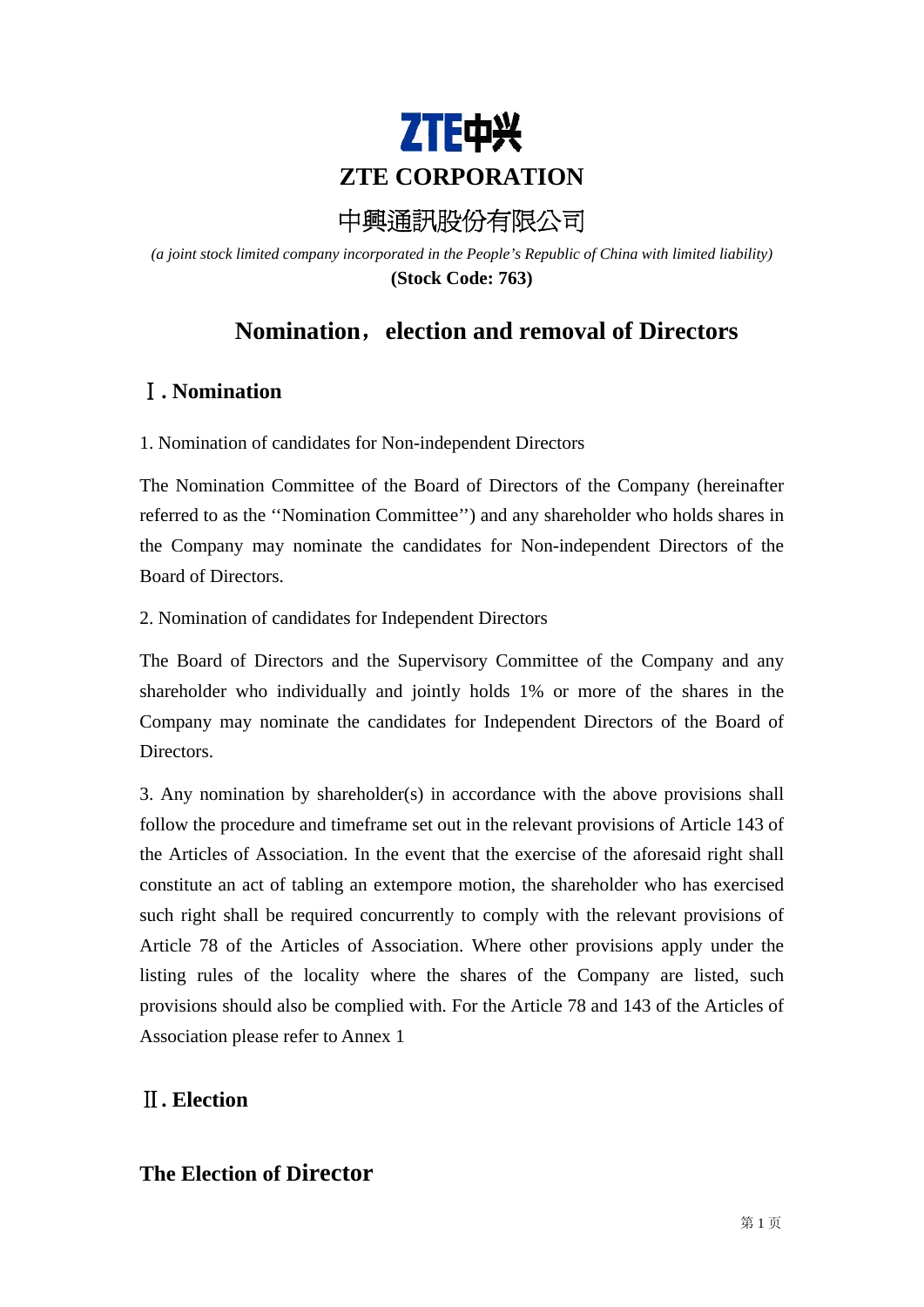1. Any nomination of a candidate for Director shall be made, and the relevant documents shall be submitted, to the Nomination Committee. The Nomination Committee shall meanwhile identify candidates for Directors among staff of the Company and subsidiaries (associated companies) as well as in the human resource market.

2. The Nomination Committee shall convene a meeting to review the qualifications of nominated candidates and candidates identified by the Nomination Committee. Qualified candidates list shall be submitted to the Board of Directors by the Nomination Committee.

3. The Board of Directors of the Company shall convene a meeting to finalize the list of candidates for Directors based on the list submitted by the Nomination Committee and table the said list as a proposal for consideration and approval by shareholders by way of ordinary resolution at the Company's relevant general meetings.

4. The candidates for Directors as finalized shall provide an undertaking in writing to accept the nomination, warrant that the information provided is true and complete and undertake that they will discharge their duties as Directors upon election within a period of not less than seven days commencing the day no earlier than immediately following the despatch of the notice of the meeting appointed for such election and ending no later than seven days before the date of such general meeting.

5. The Company will enter into service contracts with the elected Directors upon their election, when the proposal of the candidates for Directors been considered and approved by shareholders by way of ordinary resolution at the Company's general meeting.

#### **The Election of Chairman and Vice Chairman**

According to Article 159 of the Articles of Association, the Company shall establish a Board of Directors. The Board of Directors shall consist of fourteen Directors, including one Chairman, two Vice Chairmen and five Independent Directors. According to Article 143 of the Articles of Association, the Chairman and Vice Chairman shall be elected and removed by a simple majority vote of all members of the Board of Directors. The Chairman must be elected from directors or members of the senior management of the Company who have served for three years or more.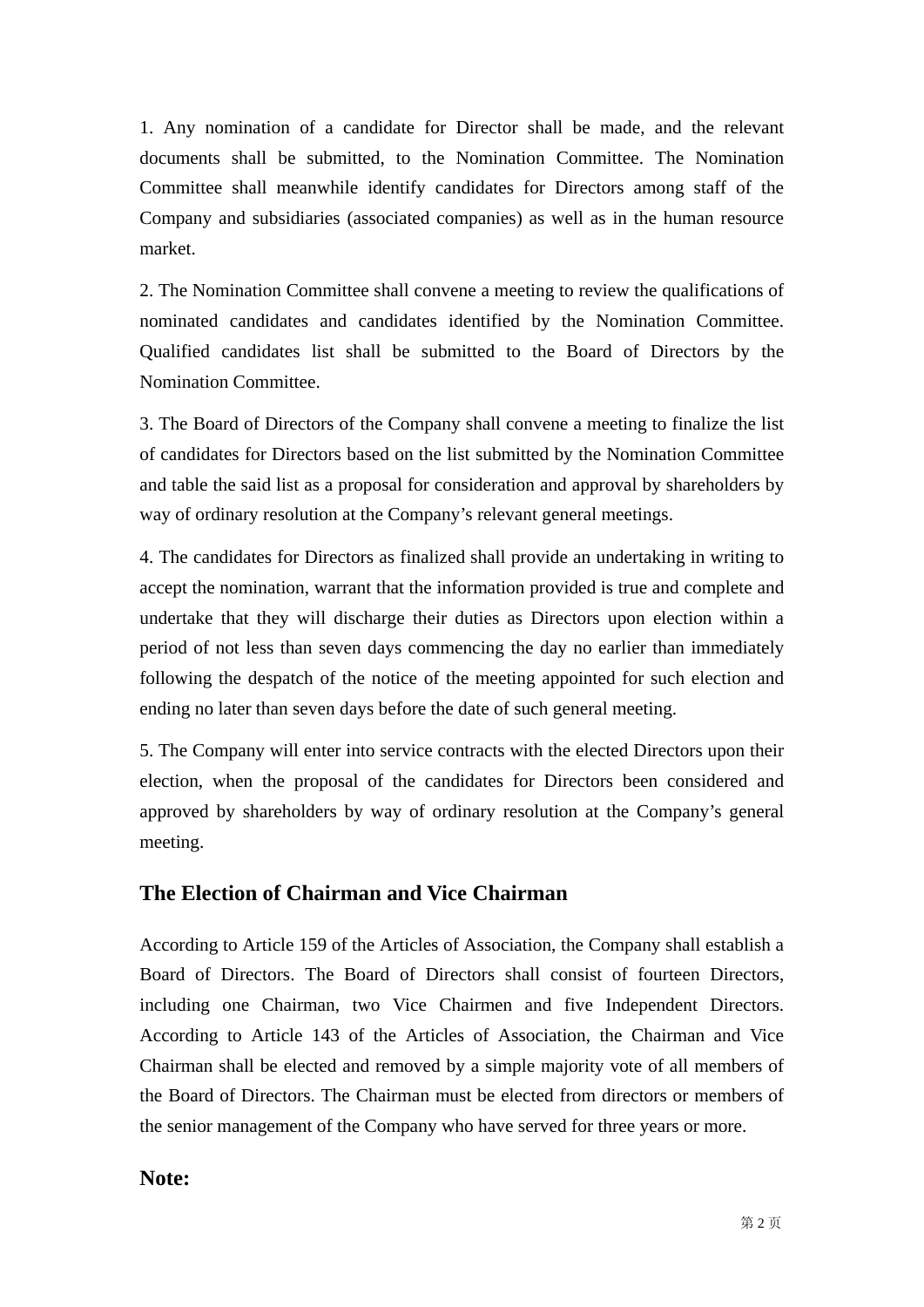According to the Rules Governing Listing of Stocks on Shenzhen Stock Exchange, the Company shall submit the relevant information (including but not limited to the declarations of the nominators and candidates, the biographies of the Independent Directors) of the candidates for Independent Directors to the Shenzhen Stock Exchange for record when the Company publishes the notice of general meeting in respect of the proposed election of such Independent Directors.

## Ⅲ**. Term of office**

According to Article 143 of the Articles of Association, the term of office of each Director shall not be more than three years commencing from the date on which the resolution related thereto is adopted at a general meeting of shareholders and ending on the expiration of the term of the then Board of Directors. The term of office for a Director is renewable upon re-election.

According to Article 143 of the Articles of Association, each term of office of the Independent Directors shall be the same as those of the other Directors. The term of an Independent Director may be renewed upon re-election and re-appointment after the expiration of his term, provided the renewal period shall not exceed six years.

## Ⅳ**. Removal**

According to Article 143 of the Articles, a Director whose term of office has not expired may be removed by way of an ordinary resolution, provided that a general meeting is conducted in accordance with the relevant laws, administrative regulations and related provisions stipulated in the Articles of Association.

According to Article 154 of the Articles, an Independent Director shall not be removed, without cause, from his office before the expiration of his term of office. Where an Independent Director is removed from office prior to its expiration, the Company shall make special disclosure in relation thereto. The removed Independent Director may make a public statement if he believes that he has been improperly removed from his office.

Shenzhen, PRC 28 February 2012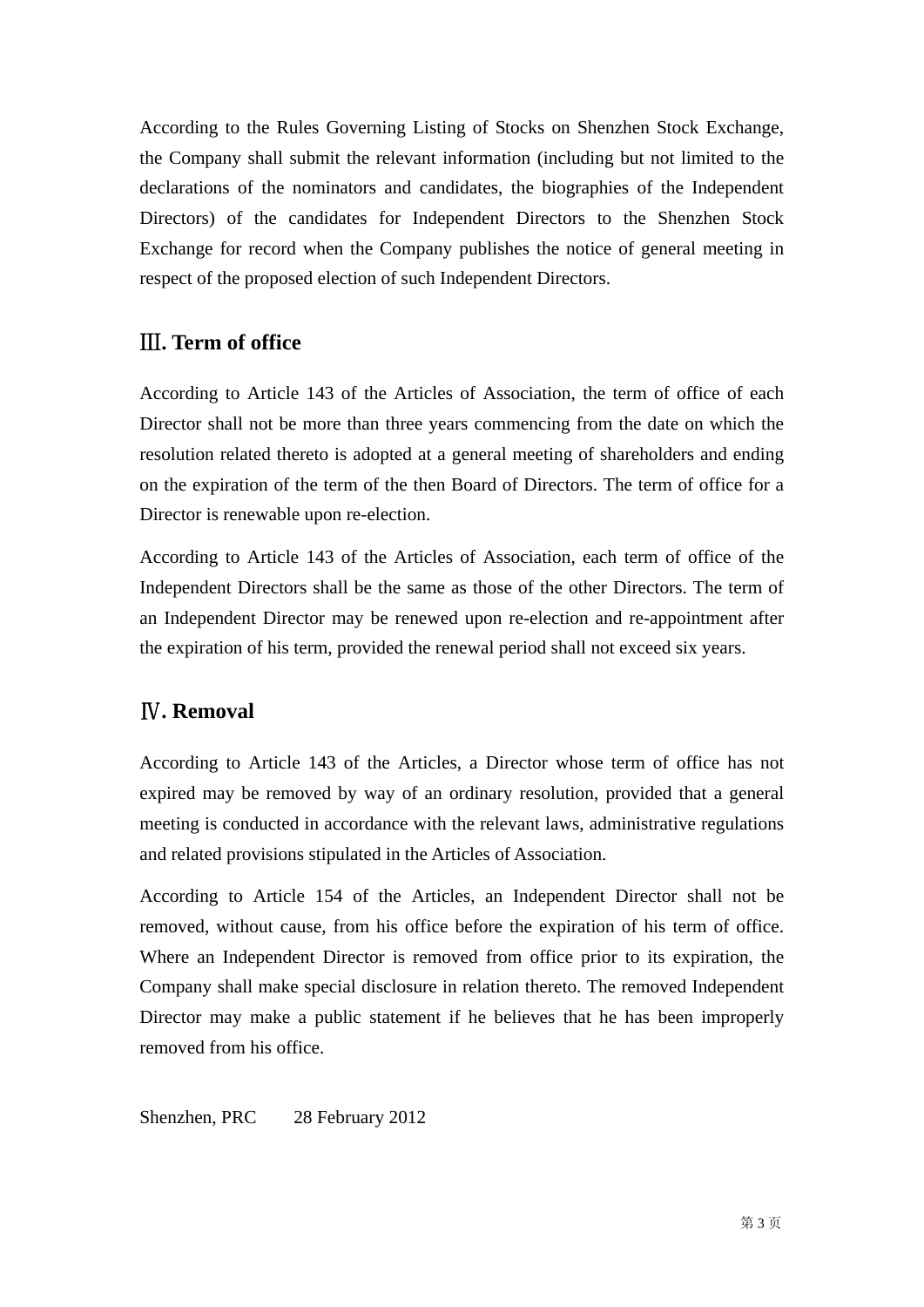#### **Annex 1**

**Article 78** Whenever the Company convenes a general meeting of shareholders, the Board of Directors, the Supervisory Committee and shareholder(s) alone or in aggregate holding 3% or more of the total number of the Company's shares shall have the right to propose motions to the Company.

Shareholder(s) alone or in aggregate holding 3% or more of the total number of the Company's shares shall have the right to propose an extempore motion ten days prior to the general meeting by furnishing the same to the convener in writing. The convener shall issue a supplemental notice of general meeting within two days after receiving the proposed motion to make public the contents of the extempore motion.

Save as provided above, the convener shall not amend motions stated in or add new motions to the notice of general meeting after the same has been issued and announced.

No voting or resolution shall be effected or adopted at the general meeting for motions that have not been stated in the notice of general meeting or that do not comply with Article 77 of the Articles of Association.

**Article 143** The term of office of each director shall not be more than three years commencing from the date on which the resolution related thereto is adopted at a general meeting of shareholders and ending on the expiration of the term of the then Board of Directors. The term of office for a director is renewable upon re-election.

The Chairman and Vice Chairmen shall be elected and removed by a simple majority vote of all members of the Board of Directors. The Chairman must be elected from directors or members of the senior officers of the Company who have served for three years or more. The term of office of the Chairman and Vice Chairmen shall not be more than three years, which is renewable upon re-election.

The directors shall be elected by the general meeting. A written notice of the reason to propose a person for election as a director and a written notice by that person indicating his acceptance of such nomination shall be delivered to the Company within a period of not less than seven days commencing no earlier than the day immediately following the despatch of the notice of the meeting appointed for such election and ending no later than seven days before the date of such general meeting.

The election of the directors is based on a cumulative voting system. During the